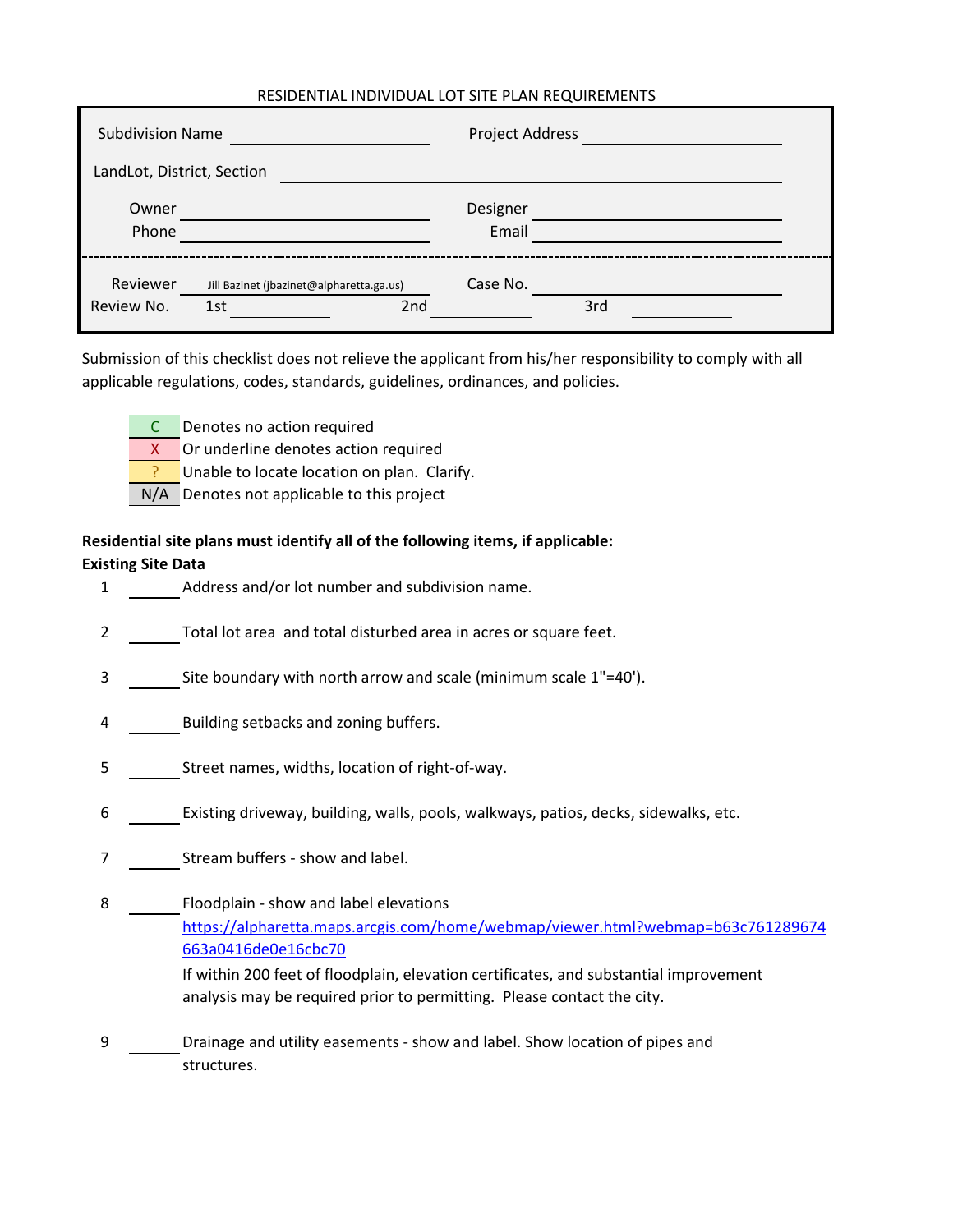10 Existing topography at 1-foot intervals for ground slopes <2% and 2-foot intervals for slopes ≥ 2% or existing spot elevations and associated flow arrows to illustrate drainage patterns.

#### **Proposed Site Improvements**

- 11 New or proposed improvements including driveway, building, additions, pool, pool deck, pool equipment, patio, decks, walkways, walls, etc.
- 12 Proposed sanitary sewer lines and clean out, water lines and meter, and septic field and tank. Fulton County approval required. Verifying that these are within limits of disturbance and covered by proposed erosion control.
- 13 Proposed topography at 1-foot intervals for ground slopes <2% and 2-foot intervals for slopes ≥ 2% or existing spot elevations and associated flow arrows to illustrate drainage patterns. Include spot elevations on all top and bottoms of walls. If proposing a new driveway, make sure to add spot elevations to show that driveway connection is not too steep or that vertical alignment will not negatively impact access.
- 14 Impervious area provide a chart with the following information:

| Existing impervious area (in square feet) to remain on site: |  |  |
|--------------------------------------------------------------|--|--|
|--------------------------------------------------------------|--|--|

| Home        |  |
|-------------|--|
| Driveway    |  |
| <b>Deck</b> |  |
| Patio       |  |
| Pool        |  |
| Etc.        |  |

Existing impervious area (in square feet) to be removed from the site:

| Demolished home  |  |
|------------------|--|
| Removed driveway |  |
| Removed deck     |  |
| Removed patio    |  |
| IEtc.            |  |

Proposed impervious area (in square feet) to be added to the site:

| New home or addition |  |
|----------------------|--|
| New driveway         |  |
| New deck or patio    |  |
| New pool             |  |
| Ftc                  |  |

Total net new impervious area (proposed minus removed) Total new or replaced impervious area (proposed)

| Total impervious area on site at end (proposed plus remaining existing) |  |
|-------------------------------------------------------------------------|--|
|                                                                         |  |

\*If using pervious pavers for driveway or pool, please indicate this in the charts

Pavers must meet the city standard detail, notes, soils tests, and BMP covenant.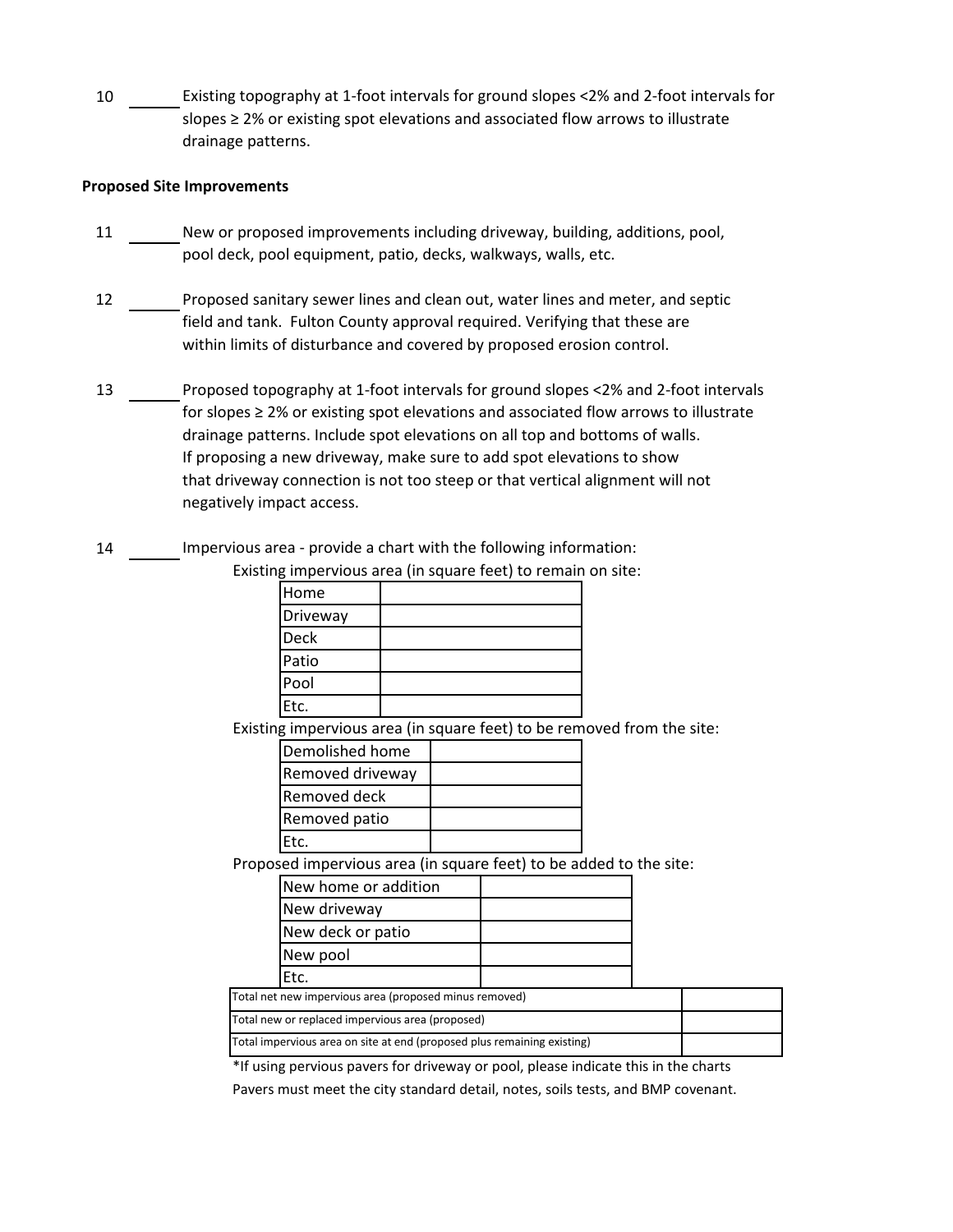15 Stormwater Management - all projects proposing to add or replace 5000 sf or more impervious area must provide full stormwater management including runoff reduction, channel protection, detention, and downstream analysis. Show location, details, design, etc. on plans. See additional stormwater checklist for hydrology study requirements. If proposing infiltration then location of existing or proposed utilities and septic tank and fields is requried. Follow UDC Art III Section 3.3 and Alpharetta Stormwater Policy Handbook 16 Stormwater Management - projects adding between 1,000 sf and 4,999 sf of new impervious area are required to add green infrastructure if within the Foe Killer Creek watershed or upstream of areas of drainage concern. Infiltration requires location of existing and proposed utilities and septic tank and fields. Alpharetta Stormwater Policy Handbook [https:/](https://www.alpharetta.ga.us/docs/default-source/planning-zoning/stormwater-streams/stormwater-engineering-design-checklist.pdf?sfvrsn=6ea9f5ab_10)/www.alpharetta.ga.us/docs/default-source/planning-zoning/stormwater[stream](https://www.alpharetta.ga.us/docs/default-source/planning-zoning/stormwater-streams/stormwater-engineering-design-checklist.pdf?sfvrsn=6ea9f5ab_10)s/stormwater-engineering-design-checklist.pdf?sfvrsn=6ea9f5ab\_10 [https:/](https://www.alpharetta.ga.us/docs/default-source/public-works/stormwater/alpharetta-stormwater-policy-handbook.pdf?sfvrsn=5746cfab_12)/www.alpharetta.ga.us/docs/default-source/public-works/stormwater/alpharetta[stormw](https://www.alpharetta.ga.us/docs/default-source/public-works/stormwater/alpharetta-stormwater-policy-handbook.pdf?sfvrsn=5746cfab_12)ater-policy-handbook.pdf?sfvrsn=5746cfab\_12

> [https:/](https://www.alpharetta.ga.us/docs/default-source/public-works/stormwater/alpharetta-stormwater-policy-handbook.pdf?sfvrsn=5746cfab_12)/www.alpharetta.ga.us/docs/default-source/public-works/stormwater/alpharetta[stormw](https://www.alpharetta.ga.us/docs/default-source/public-works/stormwater/alpharetta-stormwater-policy-handbook.pdf?sfvrsn=5746cfab_12)ater-policy-handbook.pdf?sfvrsn=5746cfab\_12

- 17 Limits of Disturbance show a line surrounding all the work you plan to do including material storage, access, erosion control, grading, and construction. Tree save fence is required at the limits. Label type of Tree Save Fence (A, B, or C).
- 18 Erosion Control Measures -

Perimeter silt fece (Sd1-S) or hay bales as appropriate around trees

- Construction exit
- Inlet protection

Site stabilization (Du, Ds1, Ds2, Ds3, Ds4)

## **Required Details**

- 19 Details for all stormwater management structures
- 20 Erosion control details including site fence, construction exit, hay bales, etc.
- 21 Tree save fence http://www.alpharetta.ga.us/docs/default-source/planning-zoning/standard-arborist-plandetails.pdf?sfvrsn=6edff5ab\_16
- 22 Retaining walls
- 23 Pavement, curb and gutter, driveway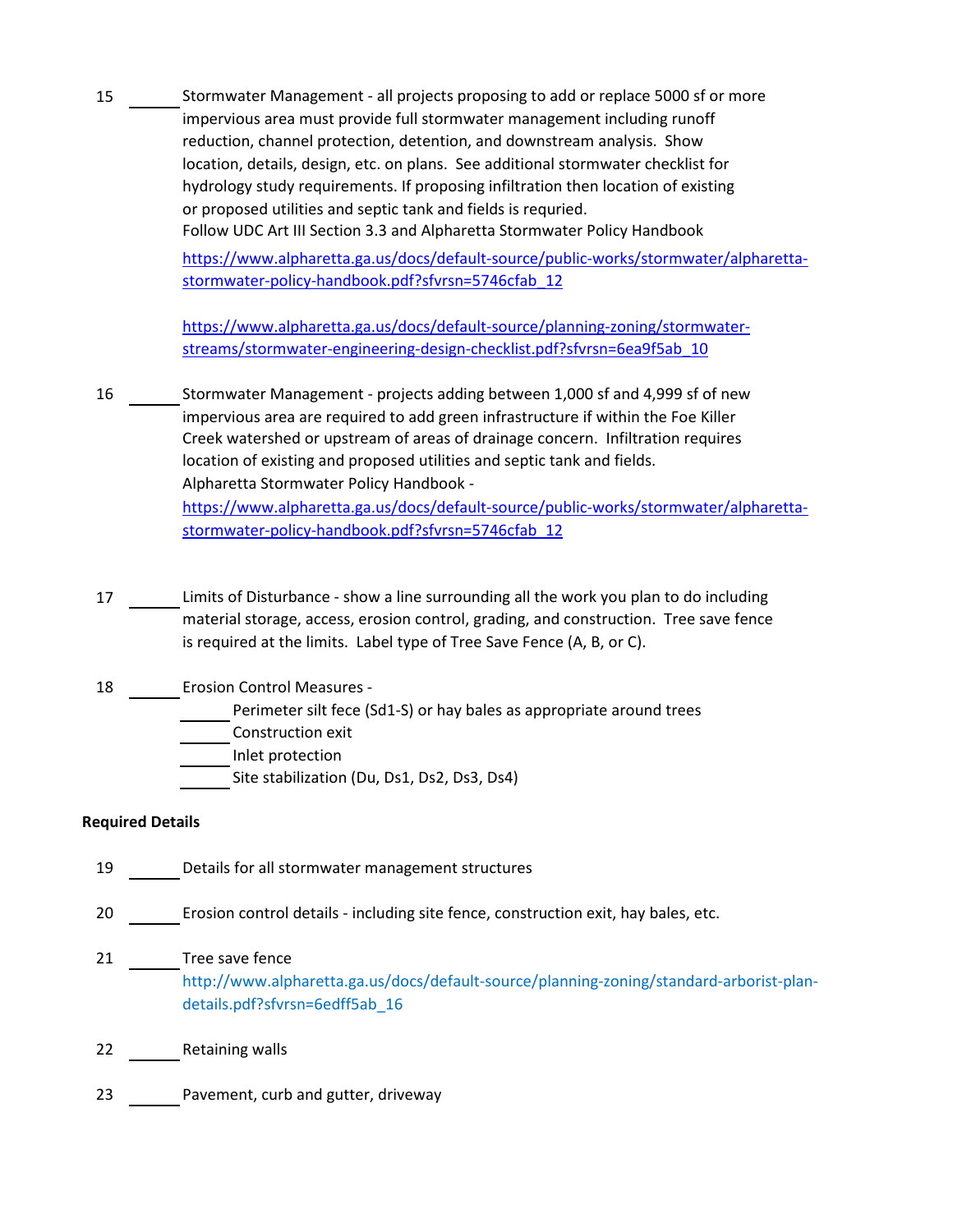#### **Required Notes**

- 24 Sidewalk cross slope should not should not exceed 2%, including driveway crossing
- 25 Retaining walls 4 feet or taller require a structural design signed, dated, and sealed by a Georgia P.E. A separate city building permit is required.
- 26 If using existing driveway as a construction exit The existing driveway is to be used as the site Construction Exit (Co). All materials spilled, dropped, or tracked from vehicles from site onto roadway must be removed immediately by sweeping. Excessive offsite tracking may warrant the installation of a construction exit at the discretion of the City of Alpharetta Inspector. The construction exit shall be maintained in a condition that will prevent tracking or flow of mud onto public right-of-way. This may require periodic top dressing with stone, as conditions demand.
- 27 Erosion Control measures must be maintained at all times. Sediment shall be prevented from leaving the site. Failure to maintain erosion control measures may lead to violations including stop work orders.
- 28 Burial of construction debris is not permitted.
- 29 If green infrastructure or stormwater measures are proposed add the following notes in bold to the plans: a. BMP maintenance covenant is required for all stormwater measures to be completed and recorded with Fulton County property records prior to CO. b. Designer must certify the construction of all stormwater measures was done in accordance with the design plans prior to CO.

#### **State Erosion Control Requirements**

- 29 If within 200 feet of a perennial stream or part of a common development, additional erosion control requirements may be necessary. Notes and requirements will be included under separate checklist.
- 30 Property is part of a Common Development or over 1 ac disturbed and requires

NOI submitted with the state and provided to Alpharetta prior to site initiation.